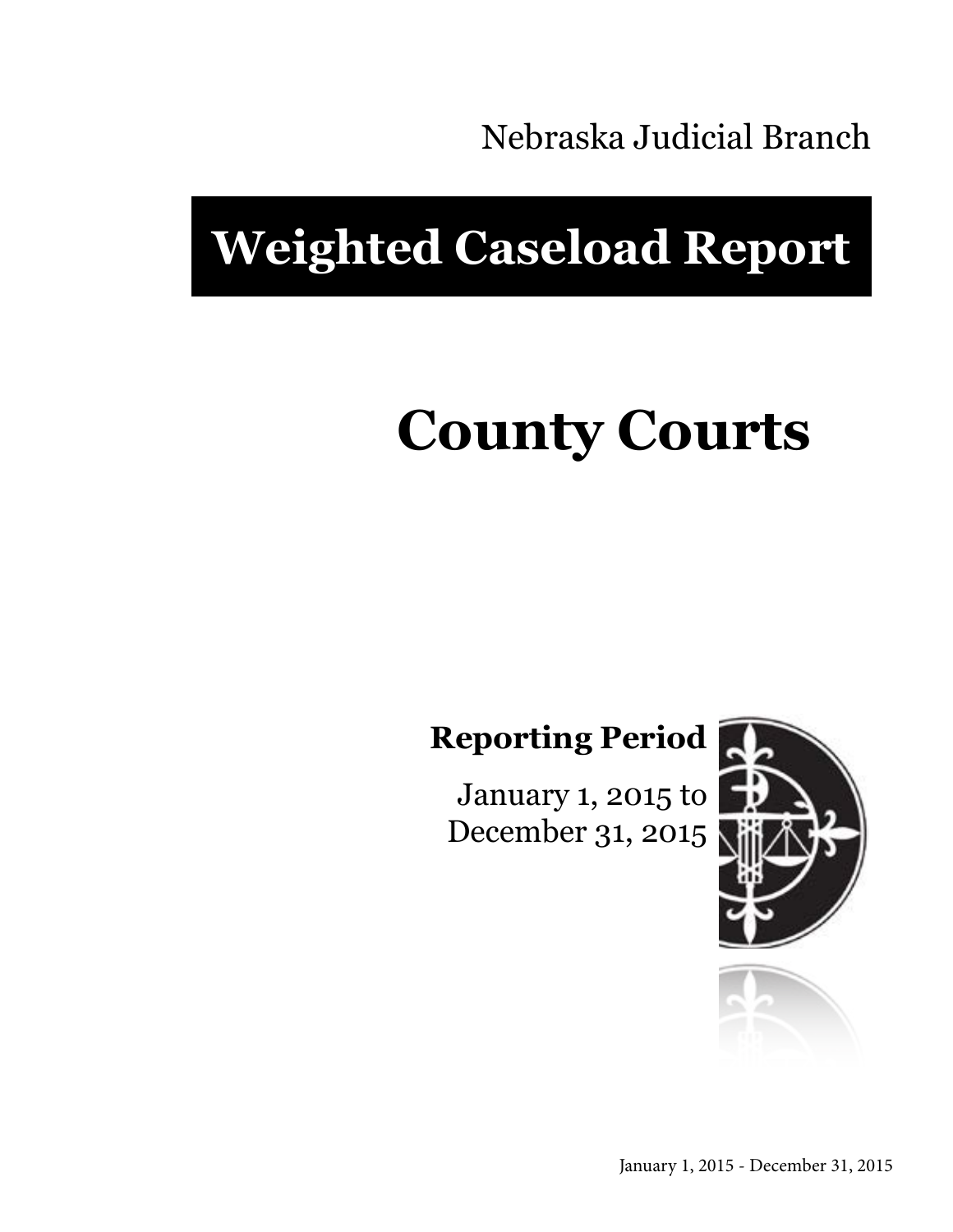### Nebraska County Courts Weighted Caseload Report

#### **January 1, 2015 — December 31, 2015**

This Weighted County Court Caseload Report contains caseload statistics for Nebraska's 93 District Courts, grouped into twelve Judicial Districts. The judiciary of Nebraska currently assesses the need for judicial positions using a disposition-based, weighted caseload method. Weighted caseload systems provide objective, standardized determinations of resource needs.

*No quantitative judgeship assessment method, including a weighted caseload system will determine the exact number of judges required within a judicial district. But quantitative methods, such as weighted caseload can approximate the need for judgeships and provide a point of reference or standard for comparing relative need among judicial districts. Other measures, both qualitative and quantitative, may be used in conjunction with the weighted caseload standard calculation to support the assessment of judicial need. In particular, should the standard calculation show the need for a fractional judge (less than the full-time equivalent), additional assessments as to the relative workload per judge within a district and travel per judge may be useful. Also, other useful measures may include analyses of budget constraints, population trends, and other factors that may differentially affect the need for judges across districts.*

**Mission of the Nebraska Administrative Office of the Courts:**

Under the direction of the Nebraska Supreme Court, the Administrative Office of the Courts' mission is to ensure the public has equal access to justice, using leadership, education, technology, and administrative services to implement consistent, efficient, and effective court practices.



**Corey R. Steel | Nebraska State Court Administrator Nebraska Supreme Court**

Rm. 1213 State Capitol | P.O. Box 98910 | Lincoln, NE 68509 T 402.471.3730 | F 402.471.2197 www.supremecourt.ne.gov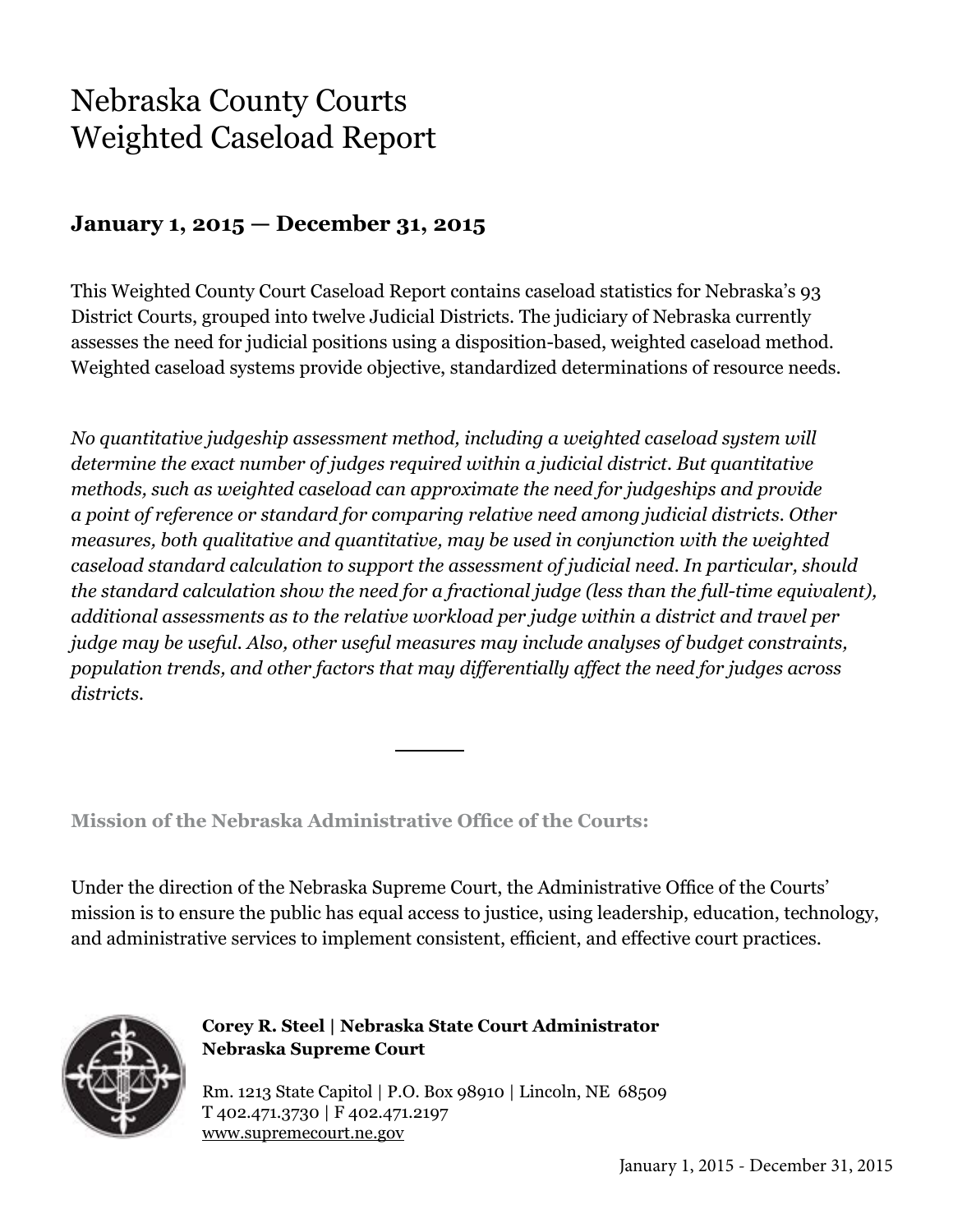### Nebraska County Courts Judicial Needs

2015 (January 1, 2015 - December 31, 2015)

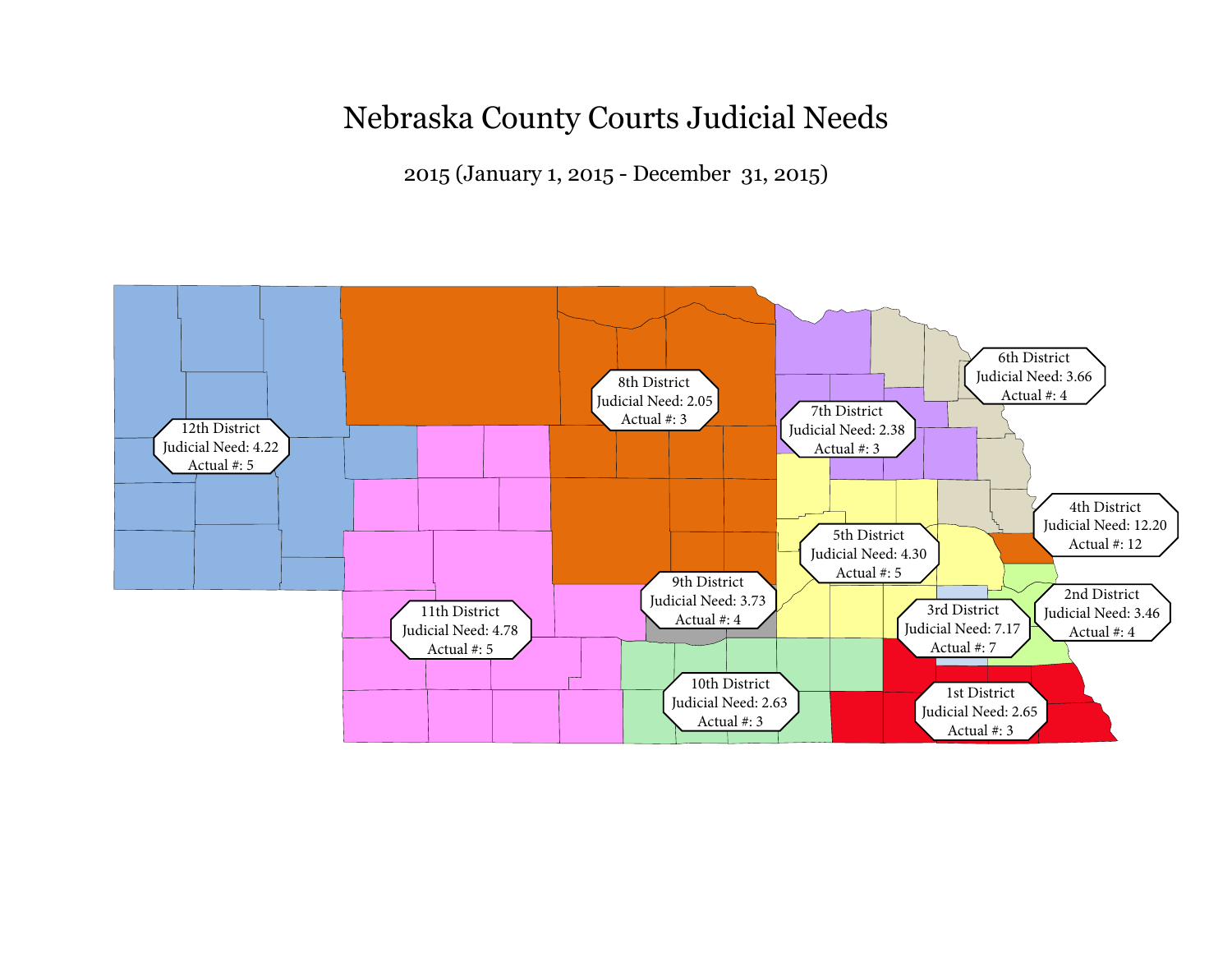#### Weighted Caseload Report 1st Judicial District - County Court

County court need for judges: 2.65 Current number of judges: 3



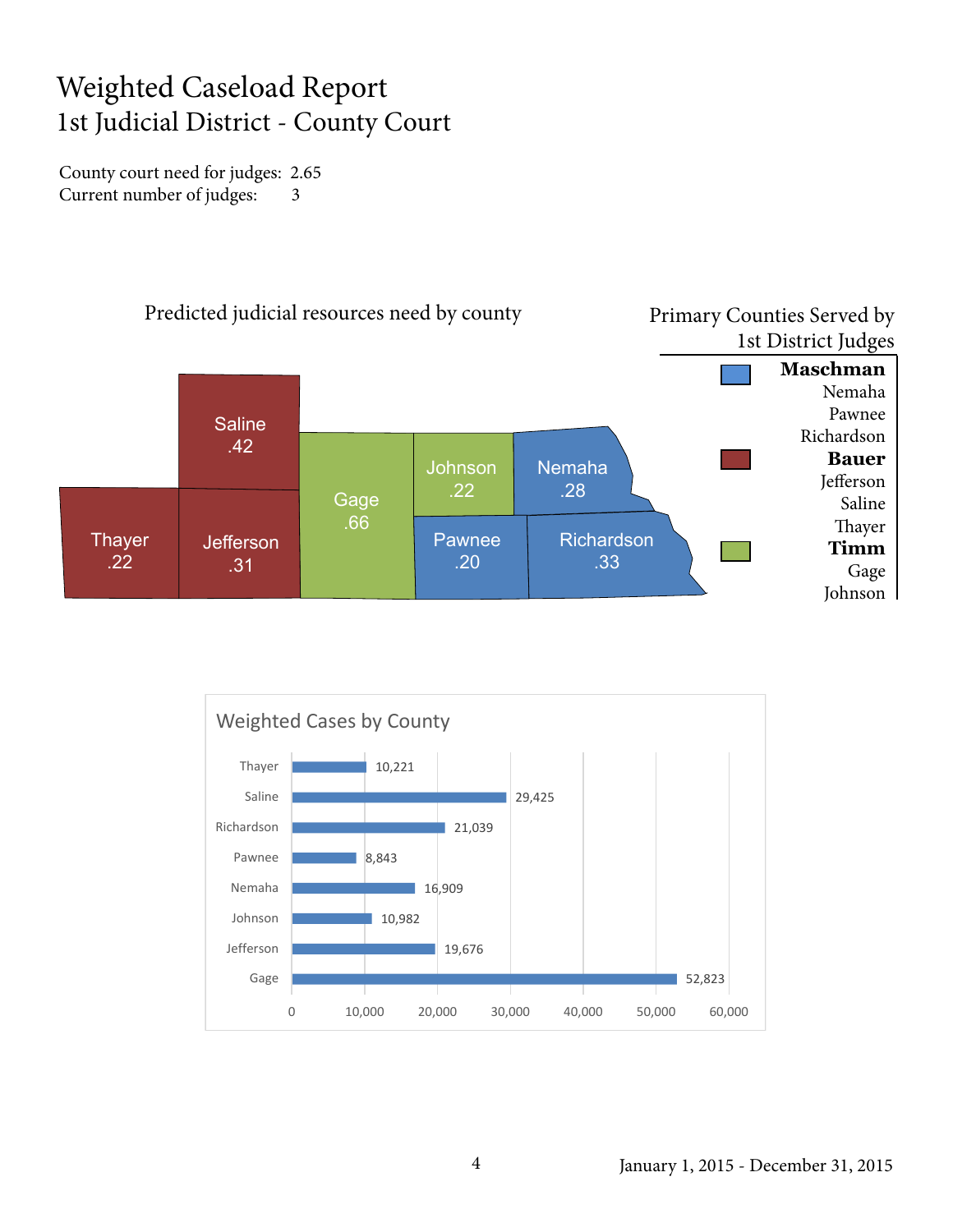#### Weighted Caseload Report 2nd Judicial District - County Court

County court need for judges: 3.46 Current number of judges: 4





\*Sarpy County Juvenile Judge Robert O'Neal hears all Otoe County Juvenile Cases (Juvenile cases have been removed from Otoe County weighted cases and added to Sarpy County weighted cases.)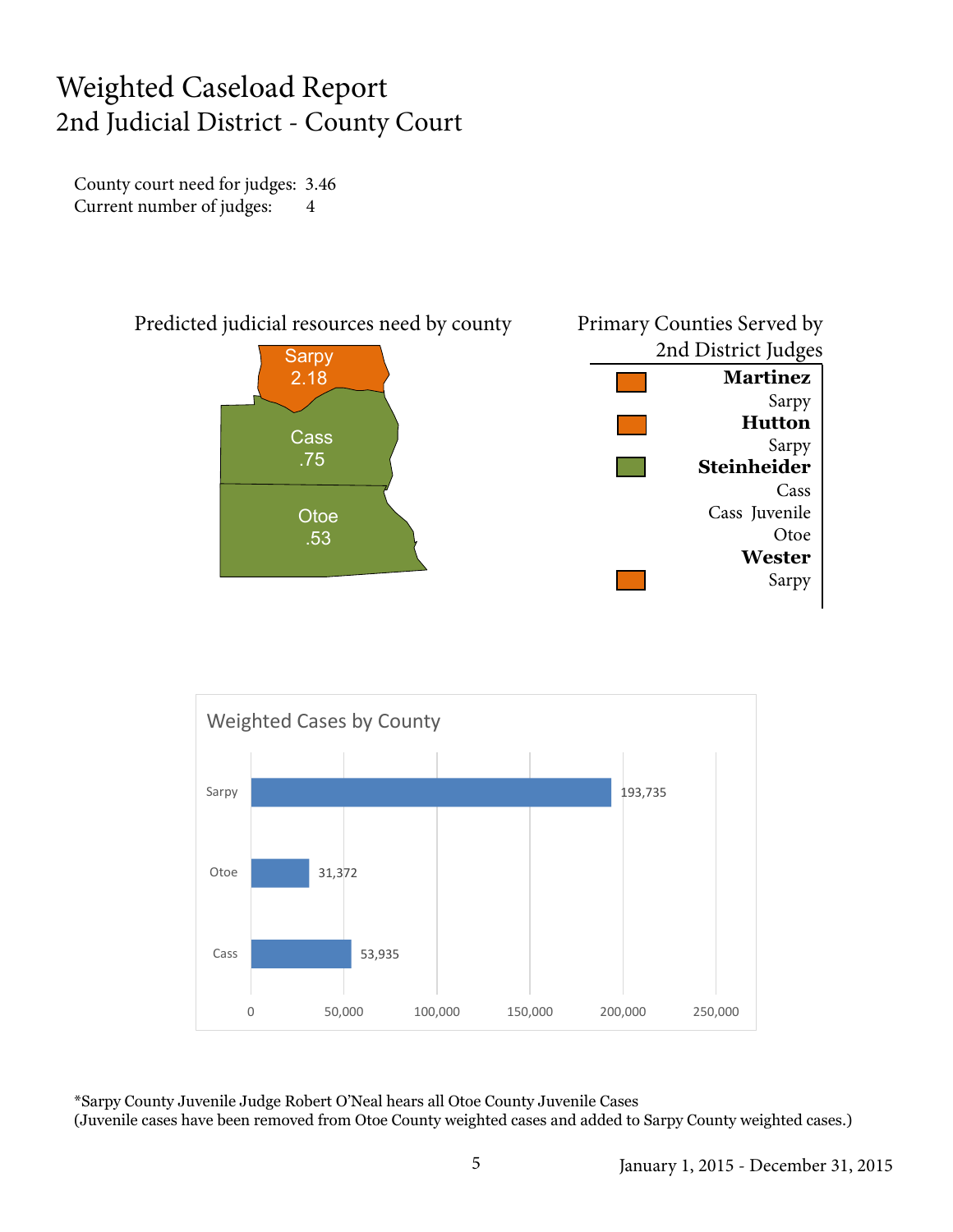#### Weighted Caseload Report 3rd Judicial District - County Court

County court need for judges: 7.17 Current number of judges: 7



| Judges Serving the 3rd District |                     |
|---------------------------------|---------------------|
|                                 | <b>County Court</b> |
|                                 | Acton               |
|                                 | Foster              |
|                                 | Fox                 |
|                                 | Parsley             |
|                                 | Phillips            |
|                                 | Yardley             |
|                                 | Vacant              |
|                                 |                     |



#### January 1, 2015 - December 31, 2015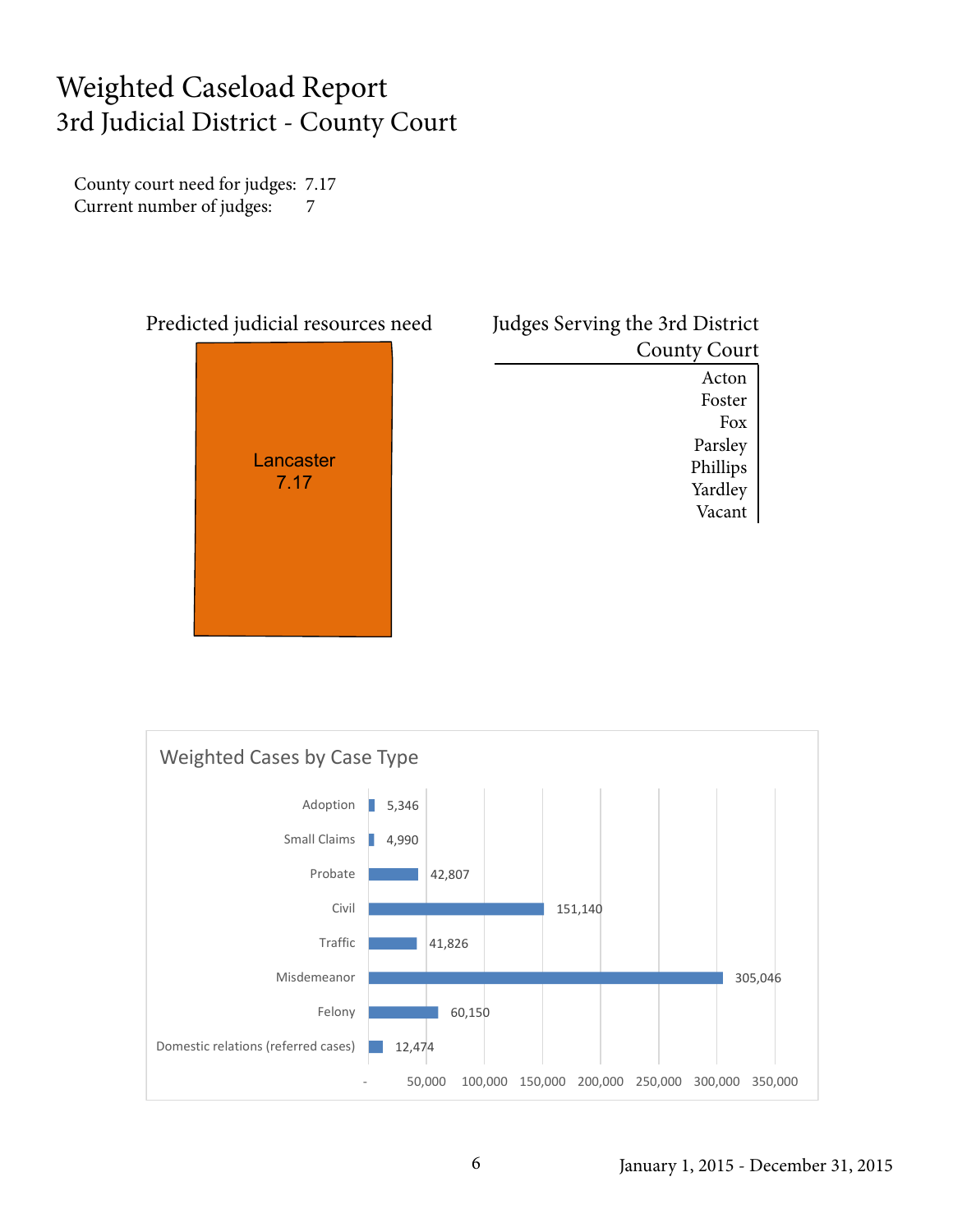#### Weighted Caseload Report 4th Judicial District - County Court

County court need for judges: 12.20 Current number of judges: 12



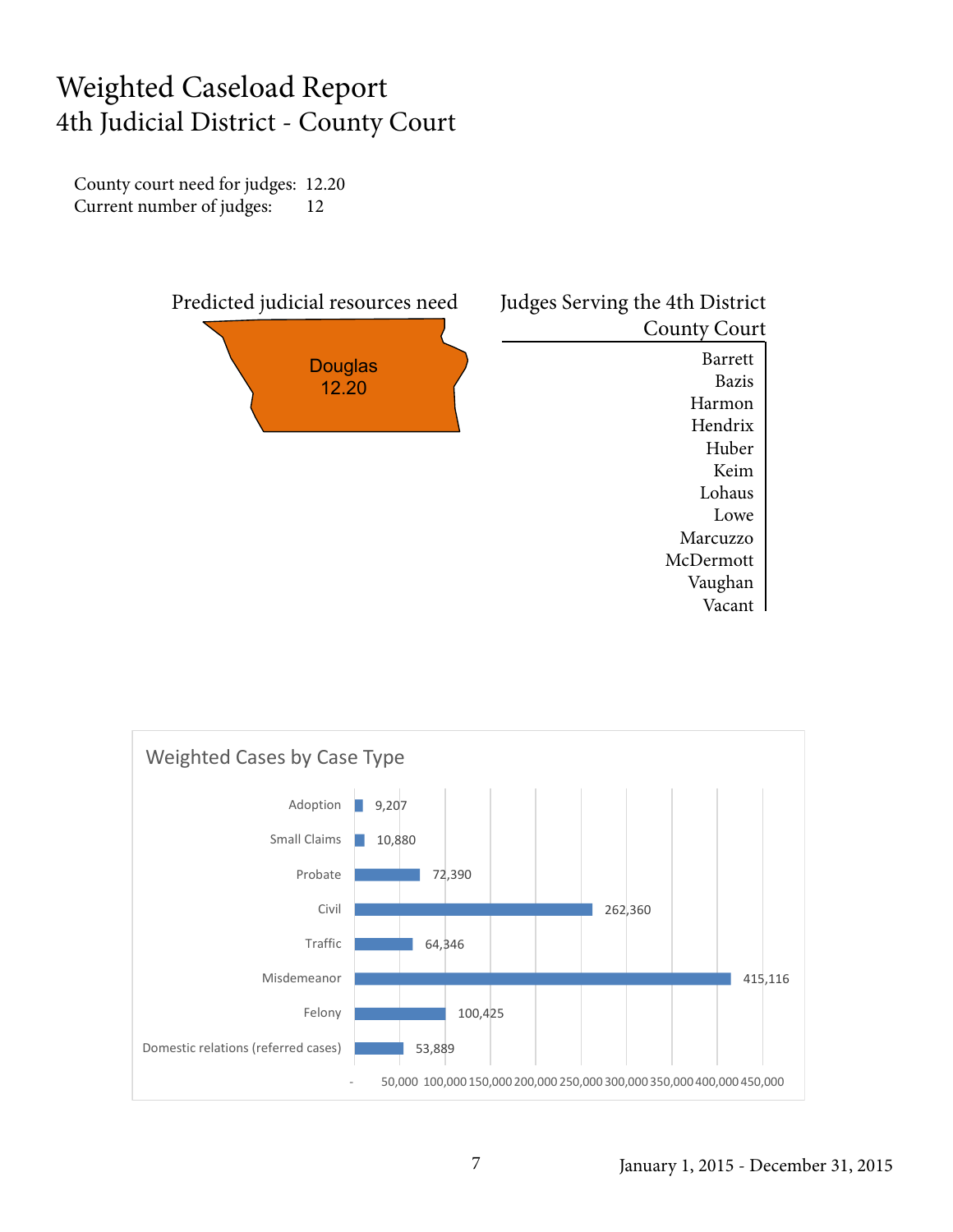#### Weighted Caseload Report 5th Judicial District - County Court

County court need for judges: 4.30 Current number of judges: 5





8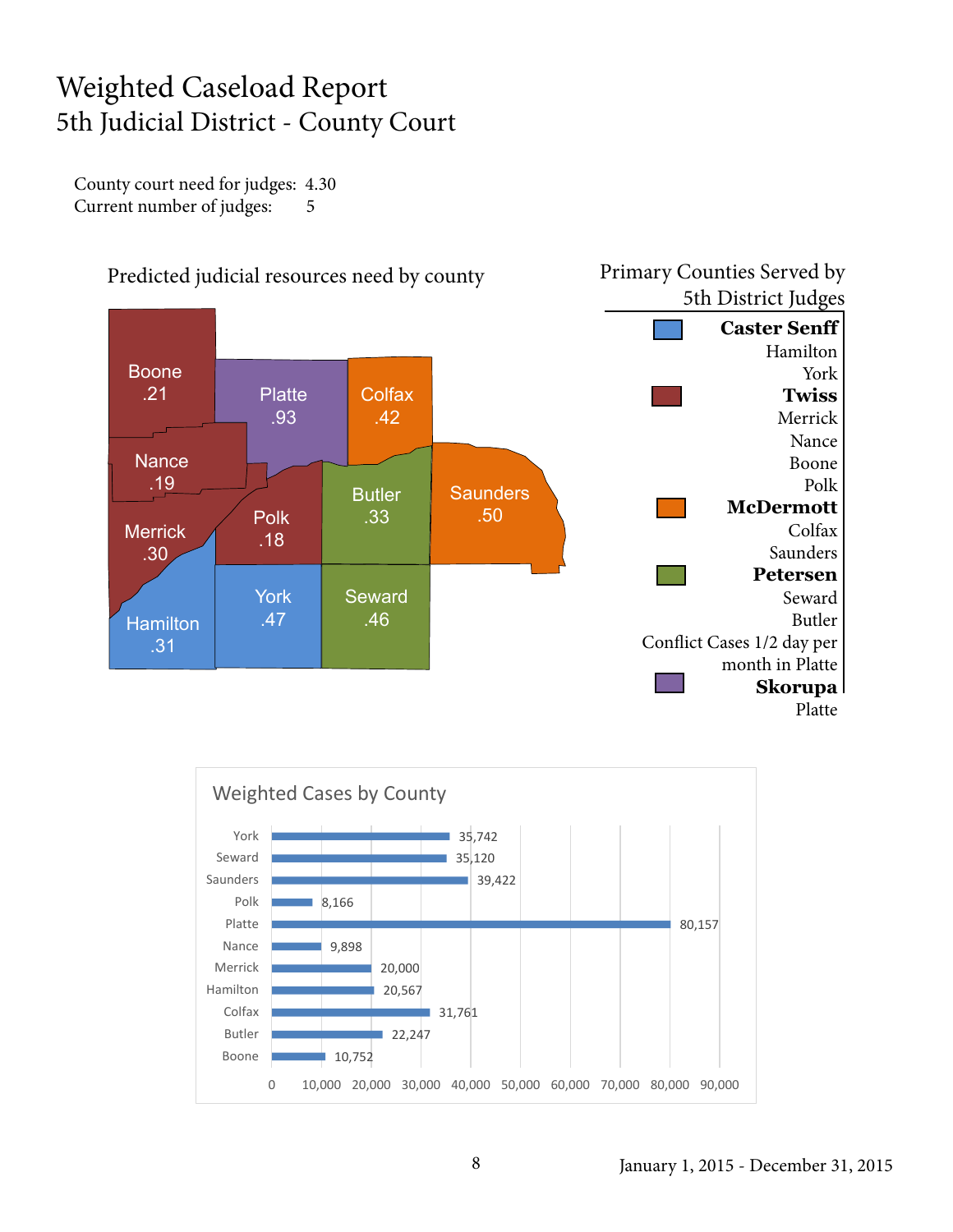#### Weighted Caseload Report 6th Judicial District - County Court

County court need for judges: 3.66 Current number of judges: 4

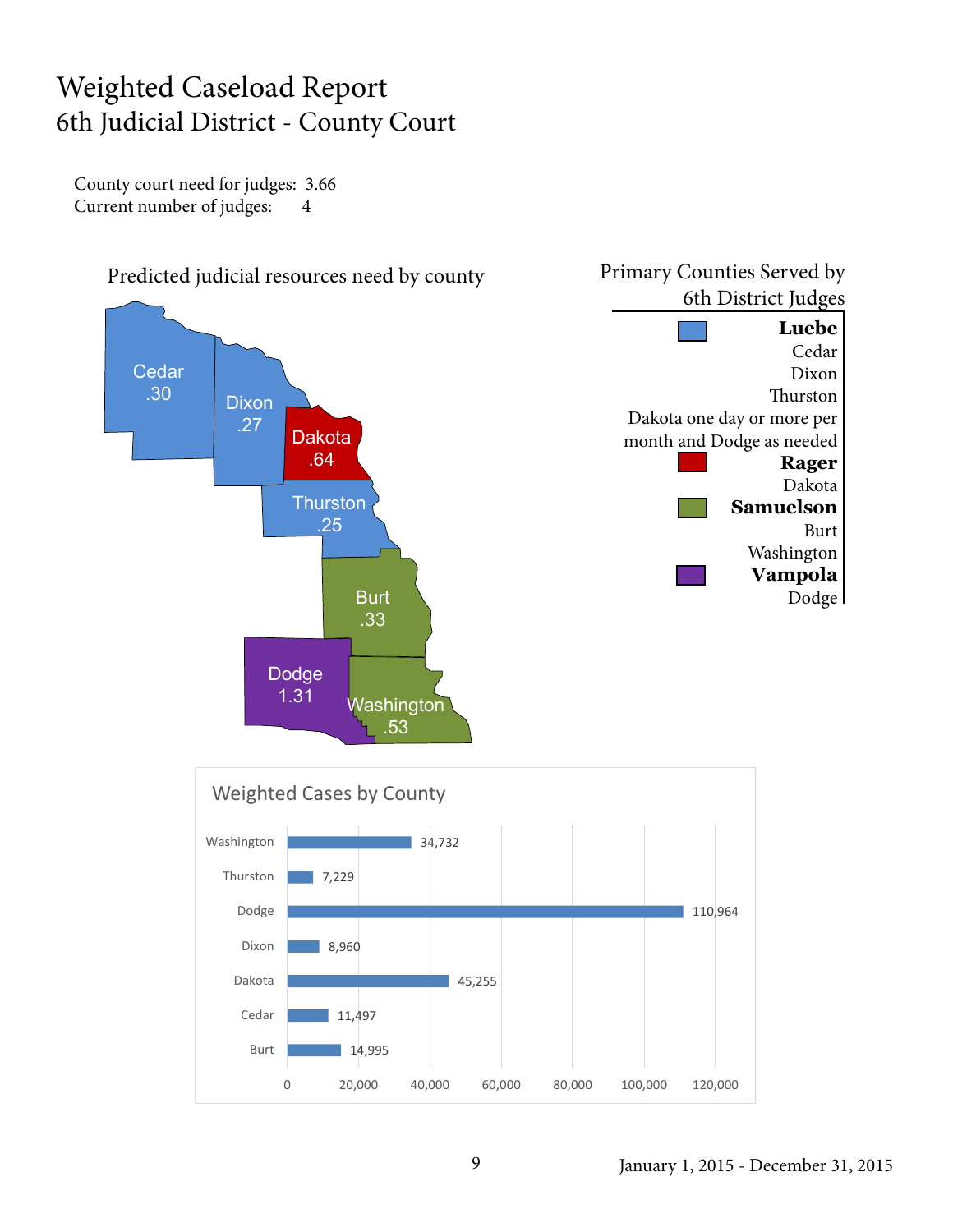#### Weighted Caseload Report 7th Judicial District - County Court

County court need for judges: 2.38 Current number of judges: 3



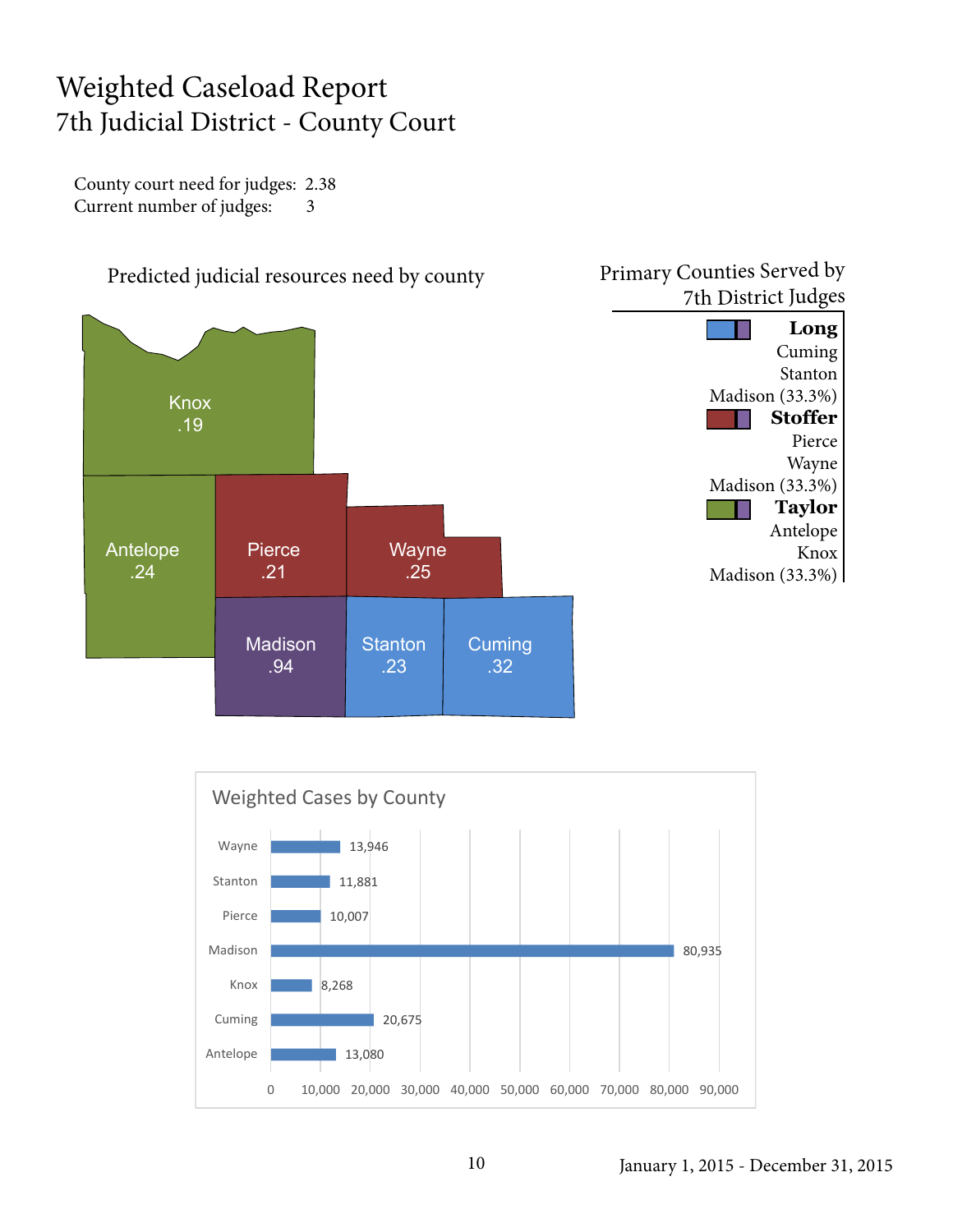#### Weighted Caseload Report 8th Judicial District - County Court

County court need for judges: 2.05 Current number of judges: 3



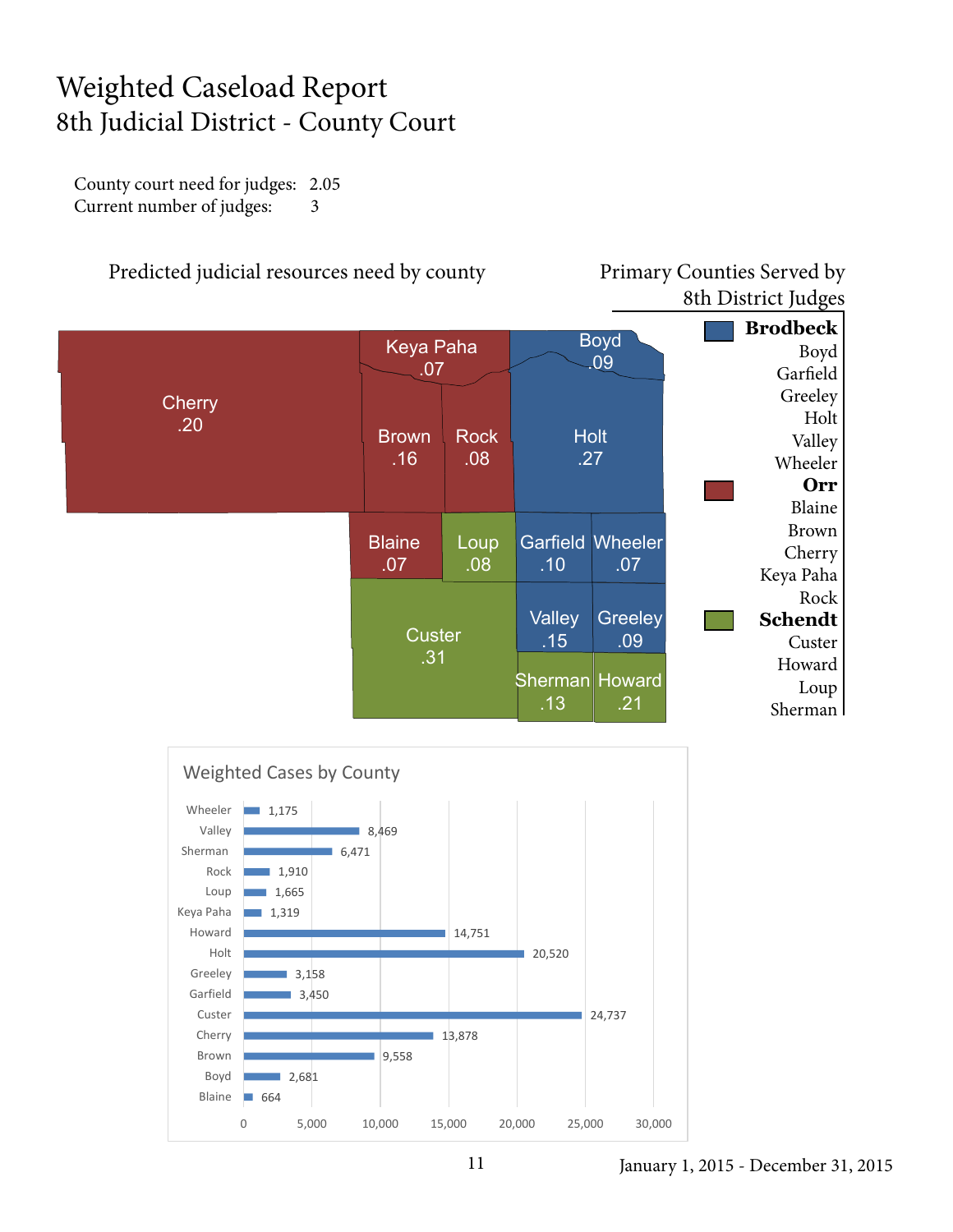#### Weighted Caseload Report 9th Judicial District - County Court

County court need for judges: 3.730 Current number of judges: 4





January 1, 2015 - December 31, 2015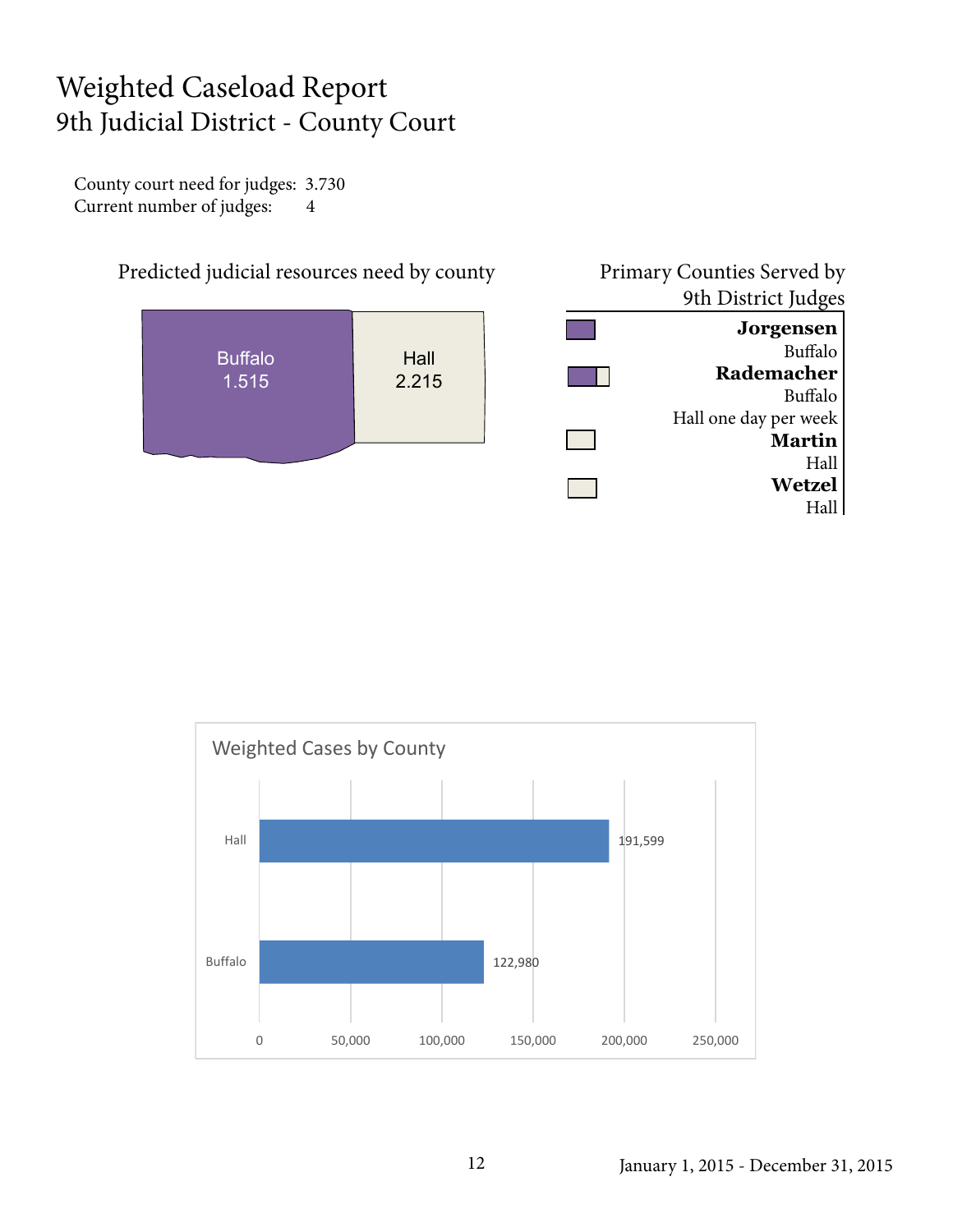#### Weighted Caseload Report 10th Judicial District - County Court

County court need for judges: 2.63 Current number of judges: 3

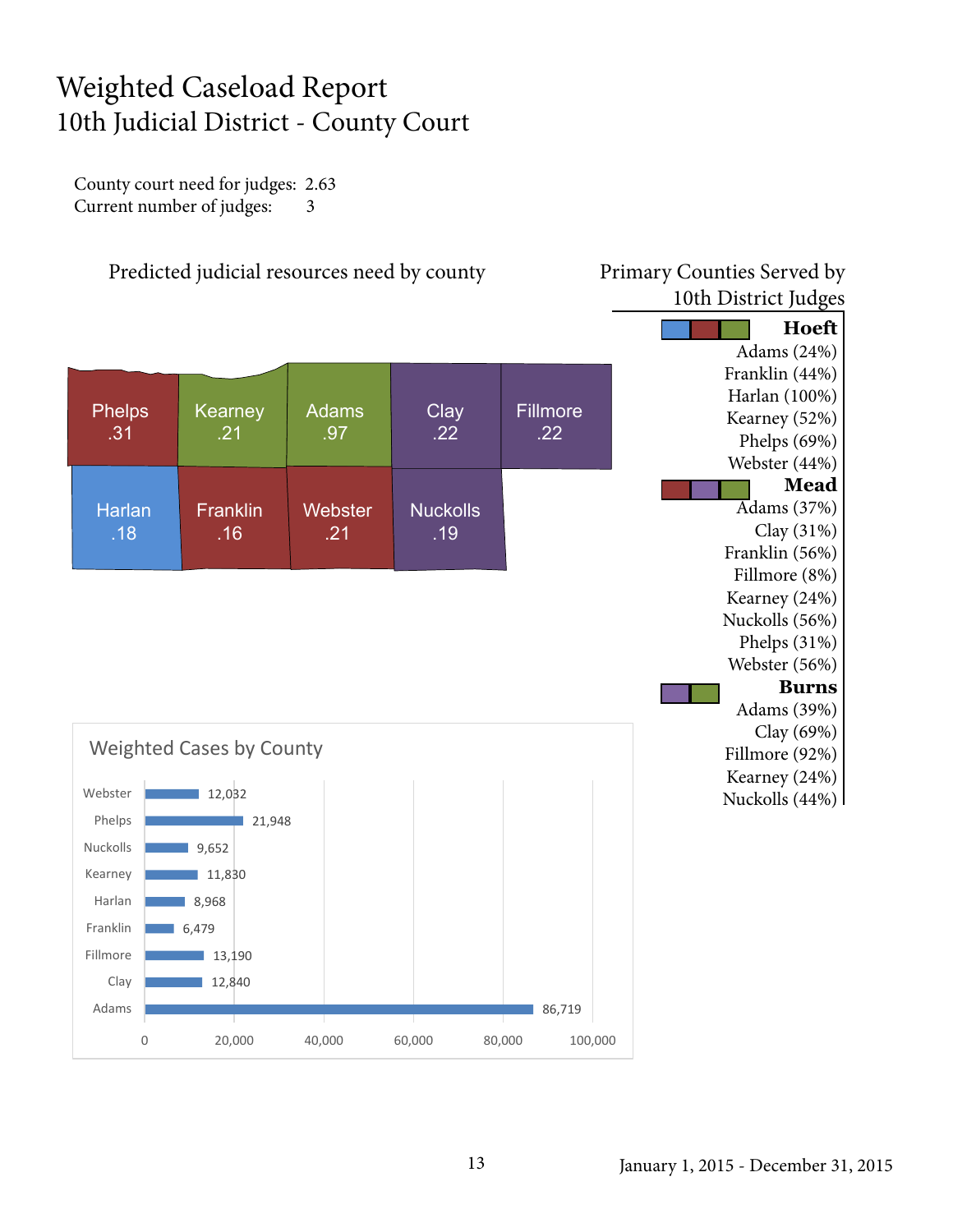#### Weighted Caseload Report 11th Judicial District - County Court

County court need for judges: 4.78 Current number of judges: 5